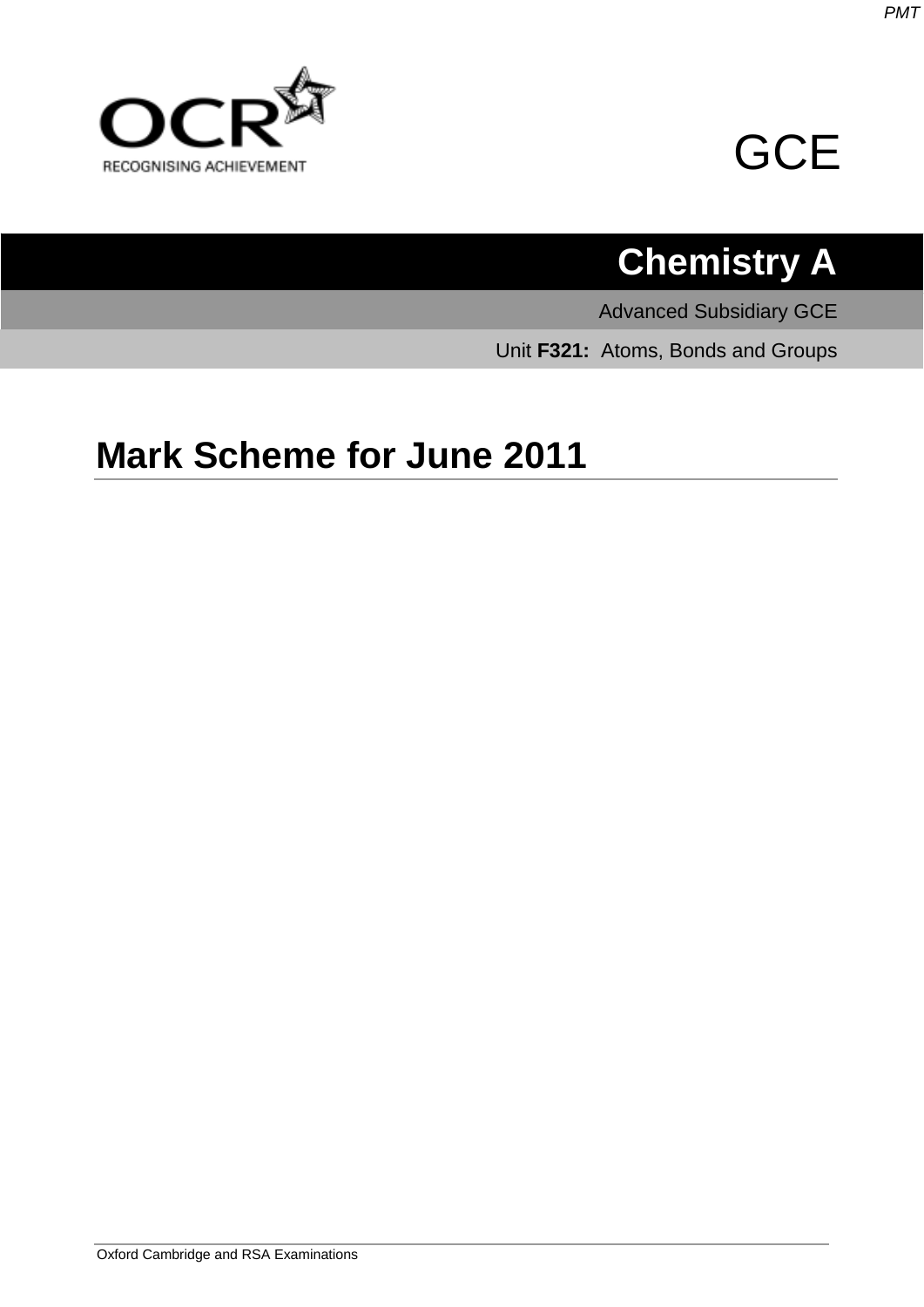OCR (Oxford Cambridge and RSA) is a leading UK awarding body, providing a wide range of qualifications to meet the needs of pupils of all ages and abilities. OCR qualifications include AS/A Levels, Diplomas, GCSEs, OCR Nationals, Functional Skills, Key Skills, Entry Level qualifications, NVQs and vocational qualifications in areas such as IT, business, languages, teaching/training, administration and secretarial skills.

It is also responsible for developing new specifications to meet national requirements and the needs of students and teachers. OCR is a not-for-profit organisation; any surplus made is invested back into the establishment to help towards the development of qualifications and support which keep pace with the changing needs of today's society.

This mark scheme is published as an aid to teachers and students, to indicate the requirements of the examination. It shows the basis on which marks were awarded by Examiners. It does not indicate the details of the discussions which took place at an Examiners' meeting before marking commenced.

All Examiners are instructed that alternative correct answers and unexpected approaches in candidates' scripts must be given marks that fairly reflect the relevant knowledge and skills demonstrated.

Mark schemes should be read in conjunction with the published question papers and the Report on the Examination.

OCR will not enter into any discussion or correspondence in connection with this mark scheme.

© OCR 2011

Any enquiries about publications should be addressed to:

OCR Publications PO Box 5050 Annesley NOTTINGHAM NG15 0DL

Telephone: 0870 770 6622 Facsimile: 01223 552610 E-mail: publications@ocr.org.uk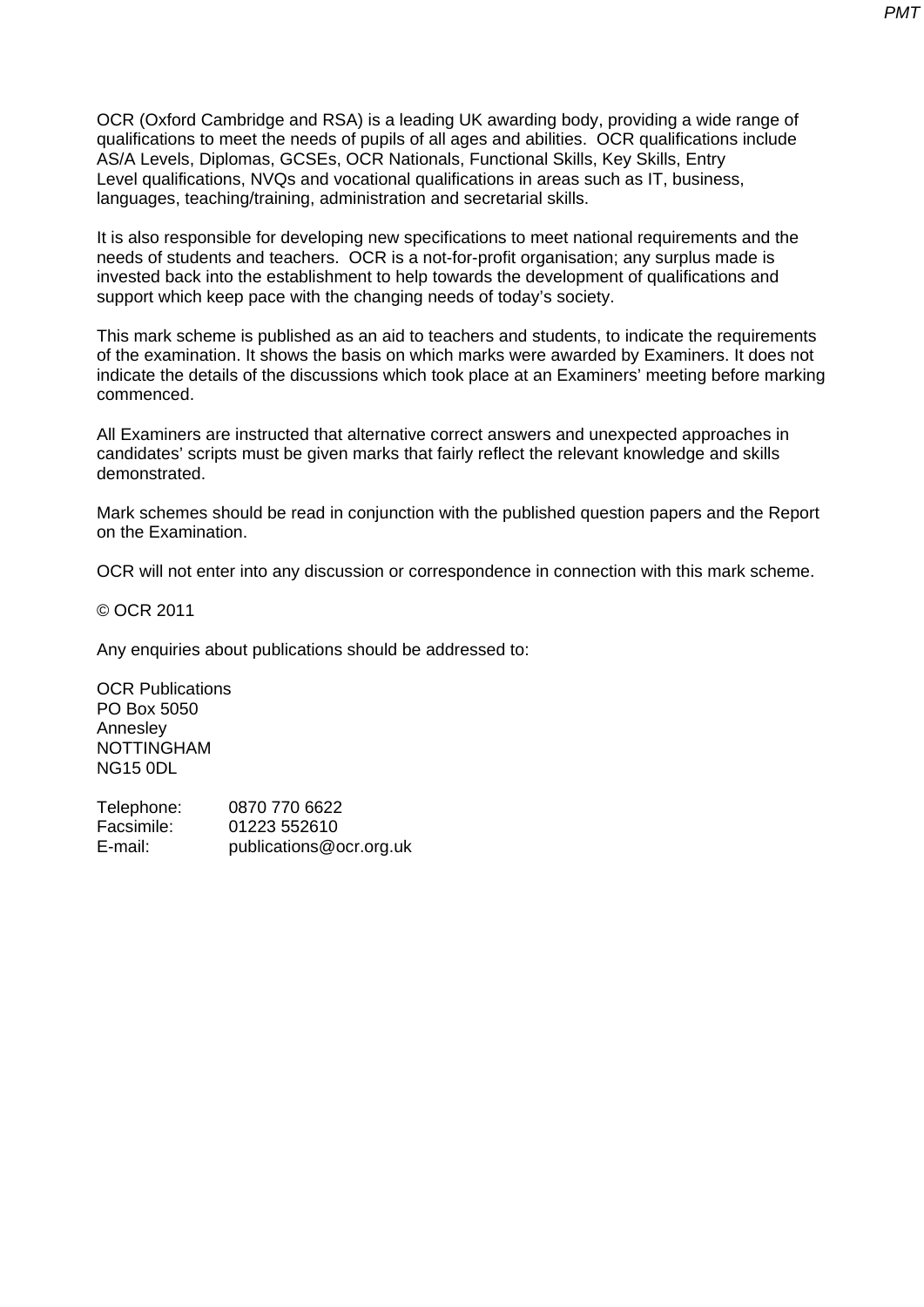### **F321** Mark Scheme

**June 2011** 

| Question |       | <b>Answer</b>                                                                                                                                                    | <b>Mark</b>                               | <b>Guidance</b>                                                                                                                                                                                                                                                                                                                                                                                                                                                                                                                                                                                                                               |
|----------|-------|------------------------------------------------------------------------------------------------------------------------------------------------------------------|-------------------------------------------|-----------------------------------------------------------------------------------------------------------------------------------------------------------------------------------------------------------------------------------------------------------------------------------------------------------------------------------------------------------------------------------------------------------------------------------------------------------------------------------------------------------------------------------------------------------------------------------------------------------------------------------------------|
| (a)      |       | rel charge<br>particle<br>rel mass<br>position<br>$+1$<br>nucleus<br>proton<br>nil/0<br>1<br>nucleus<br>neutron<br>$-1$<br>1/2000<br>in shells<br>electrons<br>✓ | $\mathbf 1$                               | 1 mark for whole table<br>ALLOW '+' on its own for rel charge of proton<br>DO NOT ALLOW '1' on its own for rel charge of proton<br>DO NOT ALLOW 'positive' for rel charge of proton<br>For neutron <b>ALLOW</b> 'neutral'<br>ALLOW '-' on its own for rel charge of electron<br>DO NOT ALLOW 'negative' for rel charge of electron<br>IGNORE '+' if precedes '1' for mass                                                                                                                                                                                                                                                                     |
| (b)      |       | The energy required to remove an electron $\checkmark$<br>from each atom in one mole √<br>of atoms in the gaseous state $\checkmark$                             | $\mathbf 1$<br>$\mathbf 1$<br>$\mathbf 1$ | <b>IGNORE</b> 'middle/centre' for nucleus<br>ALLOW 'energy to remove one mole of electrons from one mole of gaseous<br>atoms' for three marks<br>ALLOW 'The energy required to remove an electron from one mole of<br>gaseous atoms to form one mole of gaseous 1+ ions' for two marks as it does<br>not meet the 2 <sup>nd</sup> marking point<br>For third mark:<br>ALLOW ECF of wrong particle being gaseous<br>If no attempt at a definition, ALLOW one mark for the equation below,<br>including state symbols<br>$X(g) \to X^+(g) + e^-$ OR $X(g) - e^- \to X^+(g)$<br><b>ALLOW</b> e for electrons<br>IGNORE state symbol for electron |
| (c)      |       | a 2p orbital<br>$2\checkmark$<br>$2\sqrt{ }$<br>the 3s sub-shell<br>$32 \sqrt$<br>the 4th shell                                                                  | $\mathbf{1}$<br>1<br>1                    |                                                                                                                                                                                                                                                                                                                                                                                                                                                                                                                                                                                                                                               |
| (d)      |       | A repeating pattern (of properties shown across different<br>periods) √                                                                                          | $\blacktriangleleft$                      | <b>ALLOW</b> 'repeating trend'<br>DO NOT ALLOW just 'trend' OR 'pattern'                                                                                                                                                                                                                                                                                                                                                                                                                                                                                                                                                                      |
| (e)      | (i)   | $\overline{C}$ $\checkmark$                                                                                                                                      | $\mathbf{1}$                              |                                                                                                                                                                                                                                                                                                                                                                                                                                                                                                                                                                                                                                               |
|          | (iii) | Al $\checkmark$                                                                                                                                                  | $\mathbf{1}$                              |                                                                                                                                                                                                                                                                                                                                                                                                                                                                                                                                                                                                                                               |
|          | (iii) | $N \sim$                                                                                                                                                         | $\mathbf{1}$                              |                                                                                                                                                                                                                                                                                                                                                                                                                                                                                                                                                                                                                                               |
|          | (iv)  | Al $\checkmark$<br>$Mg \checkmark$                                                                                                                               | $\mathbf 1$<br>$\mathbf 1$                |                                                                                                                                                                                                                                                                                                                                                                                                                                                                                                                                                                                                                                               |
|          | (v)   | <b>Total</b>                                                                                                                                                     | 13                                        |                                                                                                                                                                                                                                                                                                                                                                                                                                                                                                                                                                                                                                               |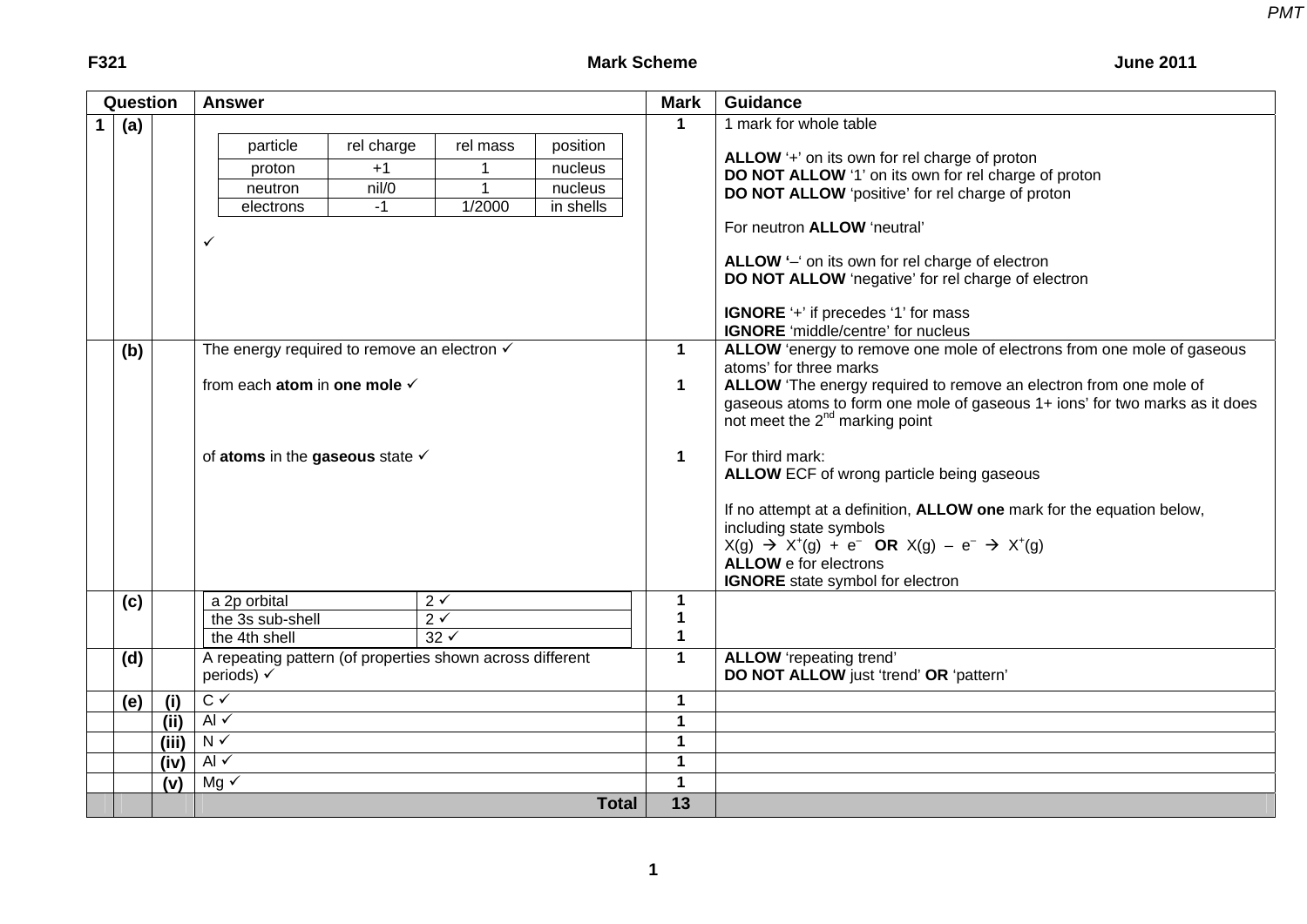**F321** Mark Scheme

| Question |       | <b>Answer</b>                                                                                                                                        | <b>Mark</b>                                                      | <b>Guidance</b>                                                                                                                                                                                                                                                                                                                                                                                                                                                                                   |  |  |
|----------|-------|------------------------------------------------------------------------------------------------------------------------------------------------------|------------------------------------------------------------------|---------------------------------------------------------------------------------------------------------------------------------------------------------------------------------------------------------------------------------------------------------------------------------------------------------------------------------------------------------------------------------------------------------------------------------------------------------------------------------------------------|--|--|
| (a)      |       | $MgCO3 \rightarrow MgO + CO2v$                                                                                                                       | $\mathbf{1}$                                                     | <b>IGNORE</b> state symbols                                                                                                                                                                                                                                                                                                                                                                                                                                                                       |  |  |
| (b)      | (i)   | $MgCO3(s) + 2HCl(aq) \rightarrow MgCl2(aq) + H2O(l) +$<br>CO <sub>2</sub> (g)<br>Correct balanced equation V<br>Correct states for correct species √ | $\mathbf 1$<br>$\mathbf 1$                                       | ALLOW states mark if MgCl used in place of MgCl <sub>2</sub>                                                                                                                                                                                                                                                                                                                                                                                                                                      |  |  |
|          | (ii)  | Similarity:<br>(Both) dissolve OR disappear. ✓                                                                                                       | $\mathbf{1}$                                                     | ALLOW (both) 'go clear'                                                                                                                                                                                                                                                                                                                                                                                                                                                                           |  |  |
|          |       | One effervesces OR fizzes OR bubbles OR gas<br>produced √                                                                                            | $\mathbf{1}$                                                     | ALLOW CO <sub>2</sub> produced<br><b>DO NOT ALLOW</b> incorrect gases<br>DO NOT ALLOW responses which suggest A will effervesce e.g. as B will fizz more                                                                                                                                                                                                                                                                                                                                          |  |  |
|          | (iii) |                                                                                                                                                      |                                                                  | <b>DO NOT ALLOW 203 or 203.0</b><br><b>IGNORE</b> units                                                                                                                                                                                                                                                                                                                                                                                                                                           |  |  |
|          | (iv)  | СI<br>$12+$<br>Mg<br>CI                                                                                                                              |                                                                  | For 1st mark, if 8 electrons shown around cation then<br>'extra' electron around anion must match symbol<br>chosen for electrons in cation<br>Shell circles not required<br><b>IGNORE</b> inner shell electrons<br>ALLOW correct diagram of a $[Cl^-]$ ion with '2 x' OR '2' in front OR 'x 2' after the<br>diagram.<br><b>ALLOW</b> correct diagram of $[CI^-]$ ion with subscript 2. i.e. $[CI^-]_2$ .<br><b>DO NOT ALLOW</b> $\left[\text{CI}^{-}_{2}\right]$ $\left[\text{CI}\right]^{-}_{2}$ |  |  |
|          |       | electrons AND 2 x chloride (ions) with 'dot-and-<br>cross' outermost octet √<br>correct charges √                                                    | $\mathbf{1}$<br>$\mathbf 1$                                      | i.e. for first mark charges do not need to be seen                                                                                                                                                                                                                                                                                                                                                                                                                                                |  |  |
|          |       |                                                                                                                                                      | Difference:<br>203.3<br>magnesium (ion) with 8 (or no) outermost | $\mathbf 1$                                                                                                                                                                                                                                                                                                                                                                                                                                                                                       |  |  |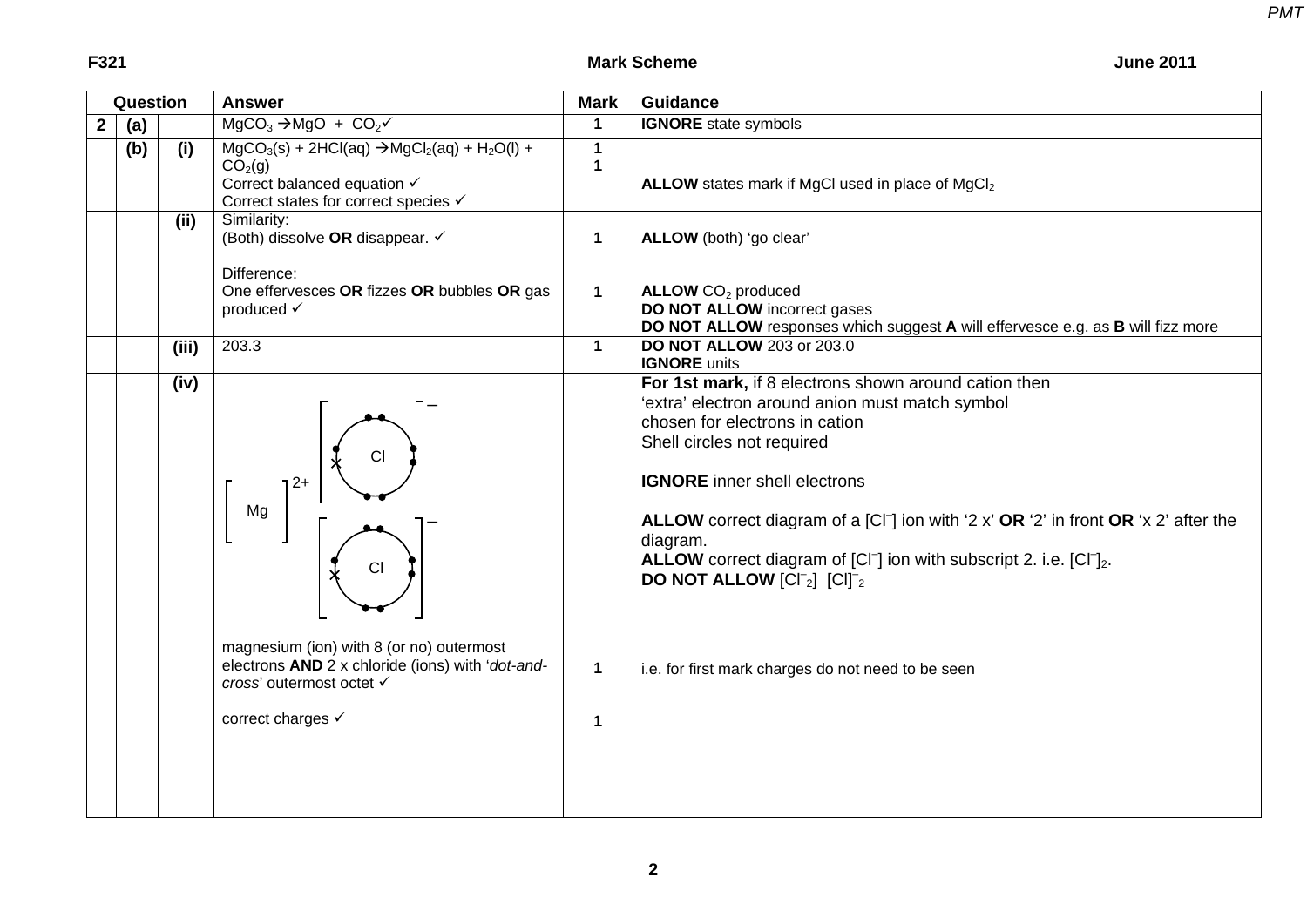| F321           |          |       |                                                                                      |                      | <b>Mark Scheme</b><br><b>June 2011</b>                                                                                                                                                                                                                |
|----------------|----------|-------|--------------------------------------------------------------------------------------|----------------------|-------------------------------------------------------------------------------------------------------------------------------------------------------------------------------------------------------------------------------------------------------|
|                | Question |       | <b>Answer</b>                                                                        | <b>Mark</b>          | <b>Guidance</b>                                                                                                                                                                                                                                       |
| $\overline{2}$ | (c)      |       | 1.05<br>1.82<br>$\frac{2.40}{16.0}$<br>24.3<br>28.1<br>To give                       |                      | <b>ALLOW</b> '24' for Mg (giving 0.0758) and '28' for Si (giving 0.0375)                                                                                                                                                                              |
|                |          |       | 0.0749 0.0374 0.150 Ratio of moles √                                                 | $\mathbf 1$          | ALLOW any correct ratios of moles as calculator value OR correct rounding to 2 sig figs<br>or more<br>ALLOW method from masses being converted to percentages                                                                                         |
|                |          |       | Answer = $Mg_2SiO_4 \checkmark$                                                      | $\blacktriangleleft$ | ALLOW correct answer from a ratio of moles where it is clear that the candidate has<br>divided by the atomic numbers.<br>ALLOW ECF for formula from incorrect ratio of moles due to over-rounding calculator<br>error or upside down mole calculation |
|                | (d)      | (i)   | $32.00 \times 0.500 = 1.60 \times 10^{-2}$ (mol)<br>1000<br>OR 0.0160 (mol)√         | $\mathbf{1}$         | <b>ALLOW</b> 0.016 (mol)<br><b>IGNORE</b> trailing zeroes                                                                                                                                                                                             |
|                |          | (ii)  | $\frac{1.60 \times 10^{-2}}{2}$ = 8.00 x 10 <sup>-3</sup> (mol)                      | $\mathbf 1$          | <b>ALLOW ECF for answer d(i)</b>                                                                                                                                                                                                                      |
|                |          |       | OR 0.00800 (mol)√                                                                    |                      | <b>ALLOW</b> 0.008 or $8 \times 10^{-3}$ (mol) Ignore trailing zeroes<br><b>ALLOW</b> 0.0080 or 8.0 $\times$ 10 <sup>-3</sup>                                                                                                                         |
|                |          | (iii) | Molar mass $Mg(OH)_2 = 58.3 \checkmark$                                              | $\mathbf 1$          | <b>DO NOT ALLOW 58 OR 58.0</b>                                                                                                                                                                                                                        |
|                |          |       | mass Mg(OH) <sub>2</sub> = 58.3 $\times$ 8.00 $\times$ 10 <sup>-3</sup> = 0.466(4) g | $\mathbf 1$          | ALLOW answer to $d(ii) \times 58.3$<br><b>ALLOW 0.47</b><br>ALLOW ECF for d(ii) x incorrect molar mass as calculator value OR correct rounding to<br>2 sig figs or more                                                                               |
|                |          |       | % Mg(OH) <sub>2</sub> = $0.4664 \times 100 = 93.3\%$<br>0.500                        | $\mathbf 1$          | ALLOW 93% OR 93.2% OR 93.28%<br>DO NOT ALLOW d(ii)/0.5 x 100<br>ALLOW (answer to second marking point/0.500) $\times$ 100 as calculator value OR correct<br>rounding to 2 sig figs or more                                                            |
|                |          |       |                                                                                      |                      | ALLOW moles method for 3 marks<br>Molar mass = $58.3$<br>$0.500/58.3 = 0.00857(6)$<br>$0.00800/0857(6) \times 100 = 93.3\%$                                                                                                                           |
|                |          |       |                                                                                      |                      | ALLOW correct answer without working for 3 marks                                                                                                                                                                                                      |
|                |          |       | <b>Total</b>                                                                         | 15                   |                                                                                                                                                                                                                                                       |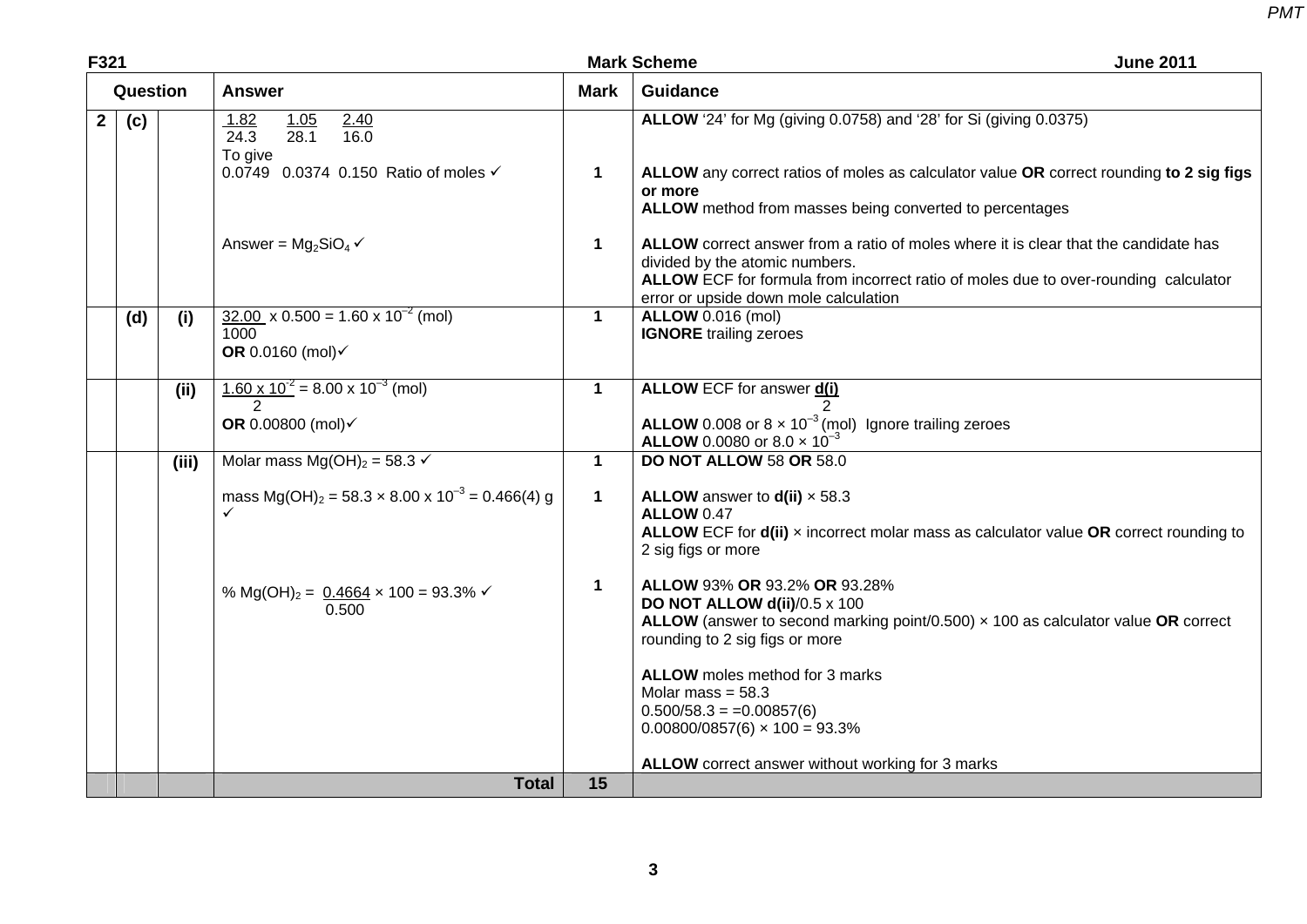**June 2011** 

|   | Question |       | <b>Answer</b>                                                                                                                                                                                                                                                                                    | <b>Mark</b>  | <b>Guidance</b>                                                                                                                                                                                                                                                                                                                                                                                                                                                                                                                              |
|---|----------|-------|--------------------------------------------------------------------------------------------------------------------------------------------------------------------------------------------------------------------------------------------------------------------------------------------------|--------------|----------------------------------------------------------------------------------------------------------------------------------------------------------------------------------------------------------------------------------------------------------------------------------------------------------------------------------------------------------------------------------------------------------------------------------------------------------------------------------------------------------------------------------------------|
| 3 | (a)      |       | $2NaOH + Cl2$ $\rightarrow$ NaClO + NaCl + H <sub>2</sub> O $\checkmark$                                                                                                                                                                                                                         | $\mathbf{1}$ | <b>ALLOW NaOCI</b>                                                                                                                                                                                                                                                                                                                                                                                                                                                                                                                           |
|   |          |       |                                                                                                                                                                                                                                                                                                  |              | <b>IGNORE</b> state symbols                                                                                                                                                                                                                                                                                                                                                                                                                                                                                                                  |
|   | (b)      | (i)   | Sodium chlorate(V) $\checkmark$                                                                                                                                                                                                                                                                  | $\mathbf{1}$ | ALLOW sodium chlorate V                                                                                                                                                                                                                                                                                                                                                                                                                                                                                                                      |
|   |          |       |                                                                                                                                                                                                                                                                                                  |              | DO NOT ALLOW sodium chlorate 5                                                                                                                                                                                                                                                                                                                                                                                                                                                                                                               |
|   |          | (iii) |                                                                                                                                                                                                                                                                                                  |              | USE annotations with ticks, crosses, con, ECF, etc for this part.                                                                                                                                                                                                                                                                                                                                                                                                                                                                            |
|   |          |       | Cl in NaClO <sub>3</sub> is $(+)5$<br>AND CI in NaClO <sub>4</sub> is $(+)7$<br>AND CI in NaCI is $-1$ $\checkmark$                                                                                                                                                                              | $\mathbf 1$  | ALLOW 5+, 7+ 1- Look for oxidation numbers seen above equation.<br>DO NOT ALLOW CI <sup>-</sup> in NaCl                                                                                                                                                                                                                                                                                                                                                                                                                                      |
|   |          |       | Chlorine has been both oxidised and reduced<br><b>OR</b><br>The oxidation number of chlorine has increased AND<br>decreased √                                                                                                                                                                    | $\mathbf{1}$ | The second and third marking points must refer to chlorine<br>ALLOW 'it' for 'chlorine' if oxidation numbers of chlorine are given<br><b>ALLOW CI for 'chlorine'</b><br><b>DO NOT ALLOW CI<sub>2</sub> for 'chlorine'</b>                                                                                                                                                                                                                                                                                                                    |
|   |          |       | Chlorine has been oxidised from $(+)5$ to $(+)7$ AND<br>chlorine has been reduced from $(+)5$ to $-1 \checkmark$<br>(These points would secure marking points 2 and 3)<br>$4NaClO3$ $\rightarrow$ 3NaClO <sub>4</sub> + NaCl<br>This diagram gets all<br>+5<br>3 marks<br>oxidation<br>reduction | $\mathbf 1$  | ALLOW 'correct' references to oxidation and reduction even if based on<br>incorrect oxidation numbers of chlorine<br>IGNORE references to electron loss / gain if correct.<br>DO NOT ALLOW 3rd mark for reference to electron loss/gain<br>If oxidation numbers are correct,<br>ALLOW 1 mark for 'chlorine is oxidised to form NaClO <sub>4</sub> '<br>ALLOW 1 mark for 'chlorine is reduced to form NaCl'<br>ALLOW one mark for 'disproportionation is when a species is both oxidised and<br>reduced' whether or not chlorine is mentioned |
|   | (c)      | (i)   | Chlorinated hydrocarbons are carcinogens OR toxic<br>OR Chlorine is toxic OR poisonous √                                                                                                                                                                                                         | $\mathbf 1$  | ALLOW CH <sub>3</sub> Cl for 'chlorinated hydrocarbons'<br>IGNORE 'harmful'<br><b>IGNORE</b> 'carcinogenic' for chlorine                                                                                                                                                                                                                                                                                                                                                                                                                     |
|   |          |       | (Chlorine) kills bacteria OR 'kills germs'<br>'kills micro-organisms' OR 'makes water safe to drink'<br>OR 'sterilises water' OR 'disinfects' √                                                                                                                                                  | 1            | DO NOT ALLOW 'antiseptic'<br>ALLOW 'to make water potable'<br>ALLOW 'removes' for 'kills'<br><b>IGNORE</b> 'virus'<br><b>IGNORE</b> 'purifies water'<br><b>IGNORE</b> 'cleans water'                                                                                                                                                                                                                                                                                                                                                         |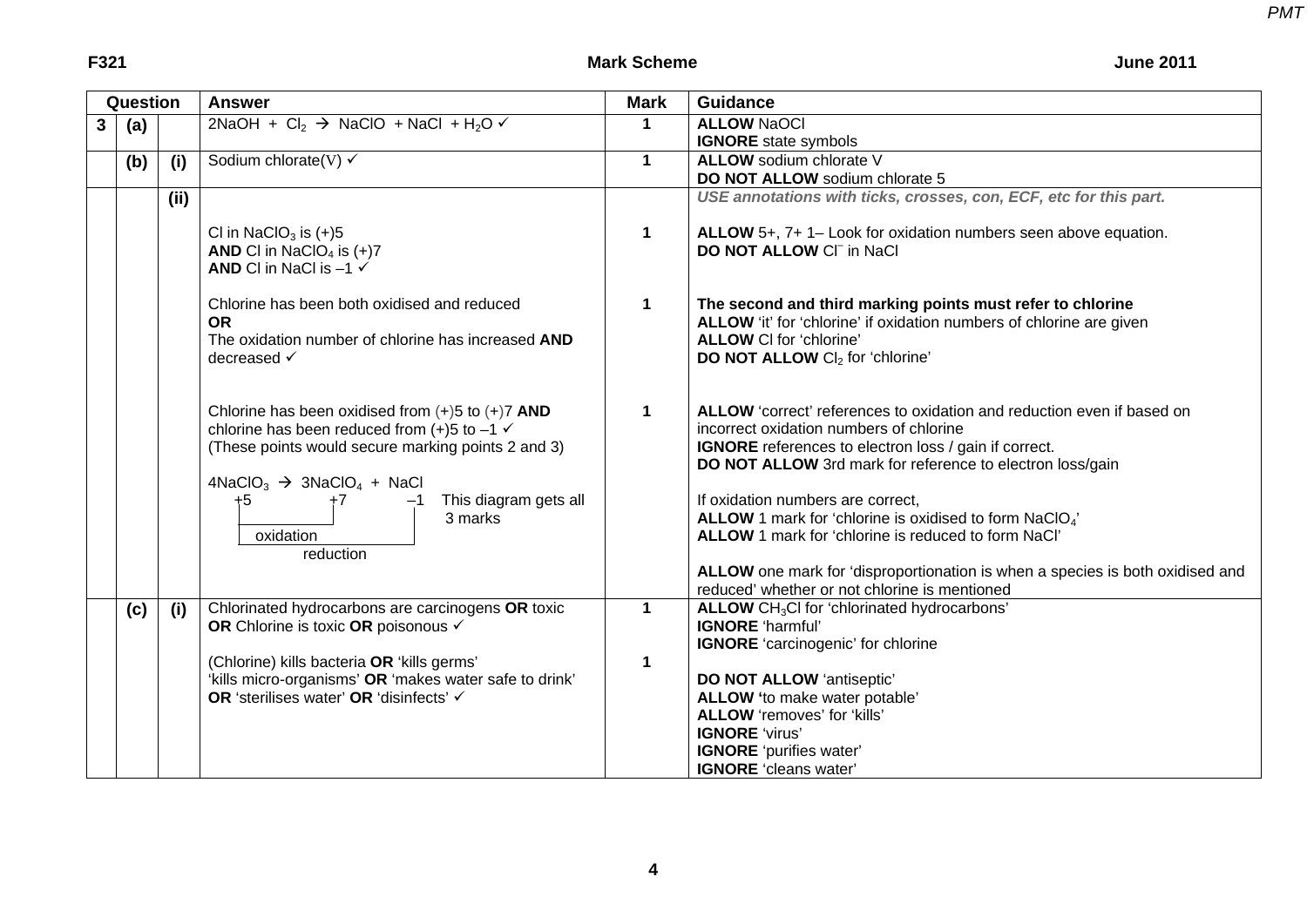**F321** Mark Scheme

|   | Question |       | <b>Answer</b>                                                                                                                                                                                                | <b>Mark</b>          | <b>Guidance</b>                                                                                                                                                                                                                                                                   |
|---|----------|-------|--------------------------------------------------------------------------------------------------------------------------------------------------------------------------------------------------------------|----------------------|-----------------------------------------------------------------------------------------------------------------------------------------------------------------------------------------------------------------------------------------------------------------------------------|
| 3 | (c)      | (ii)  | Electron pairs in covalent bonds shown correctly using<br>dots and crosses in a molecule of $CH3Cl$ AND lone<br>pairs correct on Cl ✓<br>н<br>$\bullet{\bf x}$<br><b>CI</b><br>н<br>$\bullet{\text{x}}$<br>Н | $\blacktriangleleft$ | Must be 'dot-and cross'<br>ALLOW different symbol for third 'type' of electron<br>Circles for outer shells not needed<br><b>IGNORE</b> inner shells<br>Non-bonding electrons of chlorine do not need to be shown as pairs                                                         |
|   |          | (iii) | Tetrahedral OR tetrahedron √                                                                                                                                                                                 | $\blacktriangleleft$ |                                                                                                                                                                                                                                                                                   |
|   | (d)      |       | Add AgNO <sub>3</sub> (aq) OR Ag <sup>+</sup> (aq) OR silver nitrate OR<br>AgNO <sub>3</sub> $\checkmark$                                                                                                    | $\mathbf{1}$         | ALLOW $Ag^{\dagger}(aq)$ seen in the ionic equation<br><b>IGNORE</b> references to nitric acid<br><b>IGNORE</b> references to adding water or dissolving the brine<br>DO NOT ALLOW references to any other additional reagent as well as the silver<br>nitrate for the first mark |
|   |          |       | White precipitate $\checkmark$                                                                                                                                                                               | $\mathbf 1$          | White AND precipitate required<br>DO NOT ALLOW hint of any other colour<br><b>IGNORE</b> 'turns grey'<br><b>ALLOW</b> solid as alternative for precipitate                                                                                                                        |
|   |          |       | $Ag^+ + Cl^- \rightarrow AgCl \checkmark$                                                                                                                                                                    | $\mathbf 1$          | <b>IGNORE</b> states                                                                                                                                                                                                                                                              |
|   |          |       | Add dilute $NH3$ and precipitate (completely) dissolves<br>OR disappears $\checkmark$                                                                                                                        | $\blacktriangleleft$ | <b>DO NOT ALLOW conc. NH<sub>3</sub></b><br>DO NOT ALLOW any mention of incomplete dissolving<br>ALLOW (for 4th mark) 'add $Cl2(aq)$ ' AND 'no colouration would be seen' OR 'no<br>change' OR 'no reaction'                                                                      |
|   |          |       | <b>Total</b>                                                                                                                                                                                                 | 13                   |                                                                                                                                                                                                                                                                                   |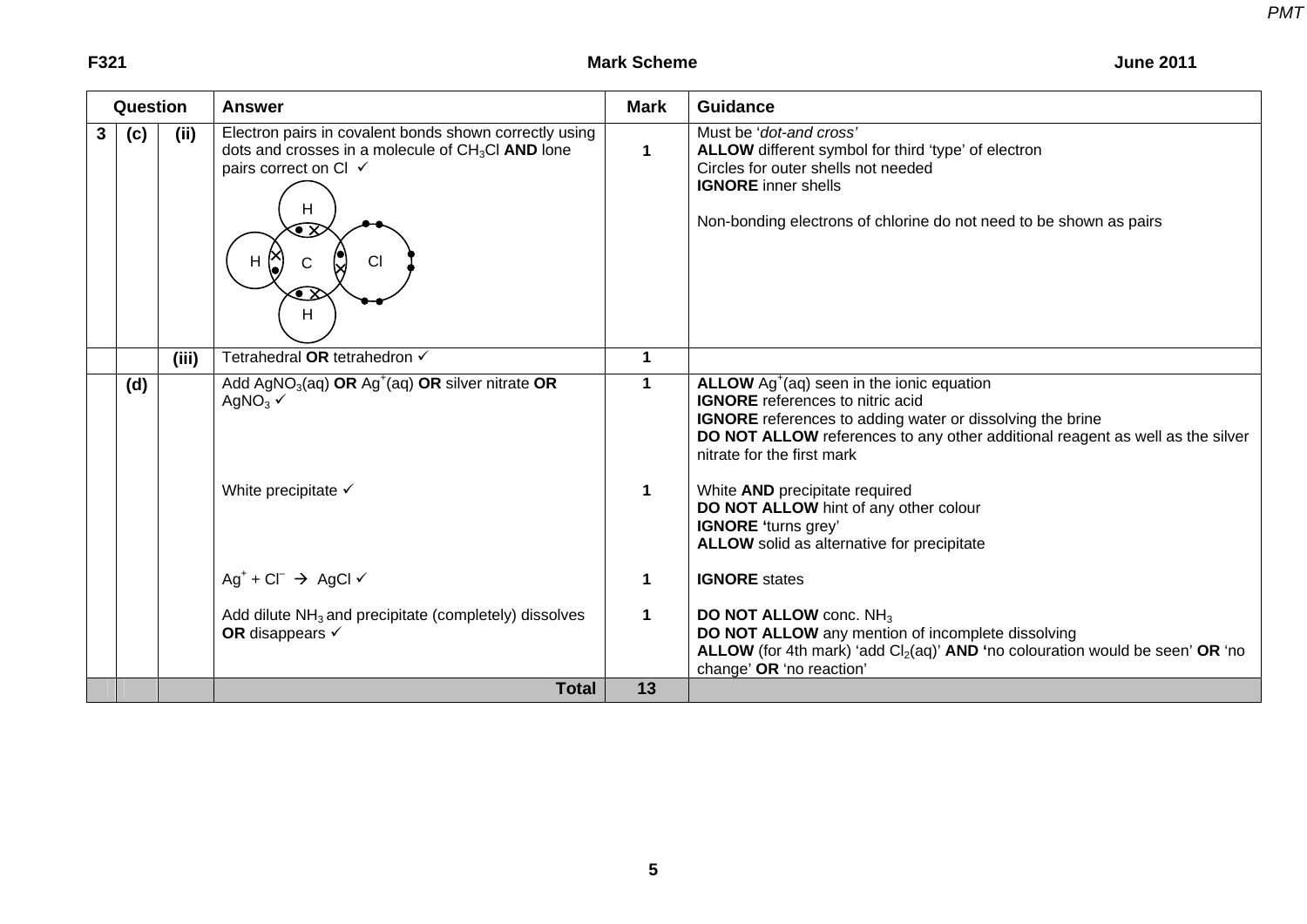|   | Question |     | <b>Answer</b>                                                                                                                                                                                                              | <b>Mark</b>          | <b>Guidance</b>                                                                                                                                                                                                                                                     |
|---|----------|-----|----------------------------------------------------------------------------------------------------------------------------------------------------------------------------------------------------------------------------|----------------------|---------------------------------------------------------------------------------------------------------------------------------------------------------------------------------------------------------------------------------------------------------------------|
| 4 | (a)      | (i) | The hydrogen ions OR H <sup>+</sup> OR protons (of hydrochloric acid)<br>are replaced by zinc ions OR $\text{Zn}^{2+} \checkmark$                                                                                          | 1                    | ALLOW Zn ions OR positive ions replace H ions OR a metal ion has<br>replaced a hydrogen ion OR protons<br>DO NOT ALLOW Zn replaces H. lons are key either in word form or symbol<br>form<br>DO NOT ALLOW Zn <sup>+</sup> i.e. if charge is shown it must be correct |
|   |          | (i) | $Zn_3(PO_4)_2 \checkmark$                                                                                                                                                                                                  | $\mathbf{1}$         | <b>ALLOW</b> ZnHPO <sub>4</sub> OR Zn( $H_2$ PO <sub>4</sub> ) <sub>2</sub><br>ALLOW $Zn_3P_2O_8$                                                                                                                                                                   |
|   | (b)      |     | reactivity increases (down the group) $\checkmark$<br>Increasing size mark                                                                                                                                                 | $\mathbf 1$          | USE annotations with ticks, crosses, con, ECF, etc for this part.<br>'down the group' not required<br>ALLOW alternative phrases for 'reactivity increases'                                                                                                          |
|   |          |     | atomic radii increases OR there are more shells √                                                                                                                                                                          | $\mathbf 1$          | ALLOW 'there are more energy levels'<br>ALLOW 'electrons are in a higher energy level'<br>ALLOW 'the electrons are further from nucleus'<br><b>IGNORE</b> there are more orbitals OR more sub-shells<br><b>IGNORE</b> 'different shell' or 'new shell'              |
|   |          |     | Increased shielding mark<br>there is <b>more</b> shielding $\checkmark$                                                                                                                                                    | $\mathbf 1$          | ALLOW 'more screening'<br>There must be a clear comparison i.e. 'more shielding' OR 'increased<br>shielding'.<br>i.e. DO NOT ALLOW 'there is shielding'<br>ALLOW 'there is more electron repulsion from inner shells' 'more' is<br>essential                        |
|   |          |     | <b>Nuclear attraction mark</b><br>The nuclear attraction decreases<br>OR (outermost) electrons experience less attraction (to<br>nucleus)<br>OR Increased shielding / distance outweighs the increased<br>nuclear charge √ | $\blacktriangleleft$ | ALLOW 'there is less nuclear pull' OR 'electrons less tightly held'<br><b>IGNORE</b> 'there is less effective nuclear charge'<br>IGNORE 'nuclear charge' for 'nuclear attraction'                                                                                   |
|   |          |     | easier to remove (outer) electrons<br>OR ionisation energy decreases $\checkmark$<br><b>ORA</b> throughout                                                                                                                 | $\blacktriangleleft$ | ALLOW 'easier to oxidise'<br>Quality of Written Communication - 'electron(s)' OR 'ionisation' OR<br>'ionization' OR 'oxidise' OR oxidize' spelled correctly at least once for $5m$<br>marking point                                                                 |
|   |          |     | <b>Total</b>                                                                                                                                                                                                               | $\overline{7}$       |                                                                                                                                                                                                                                                                     |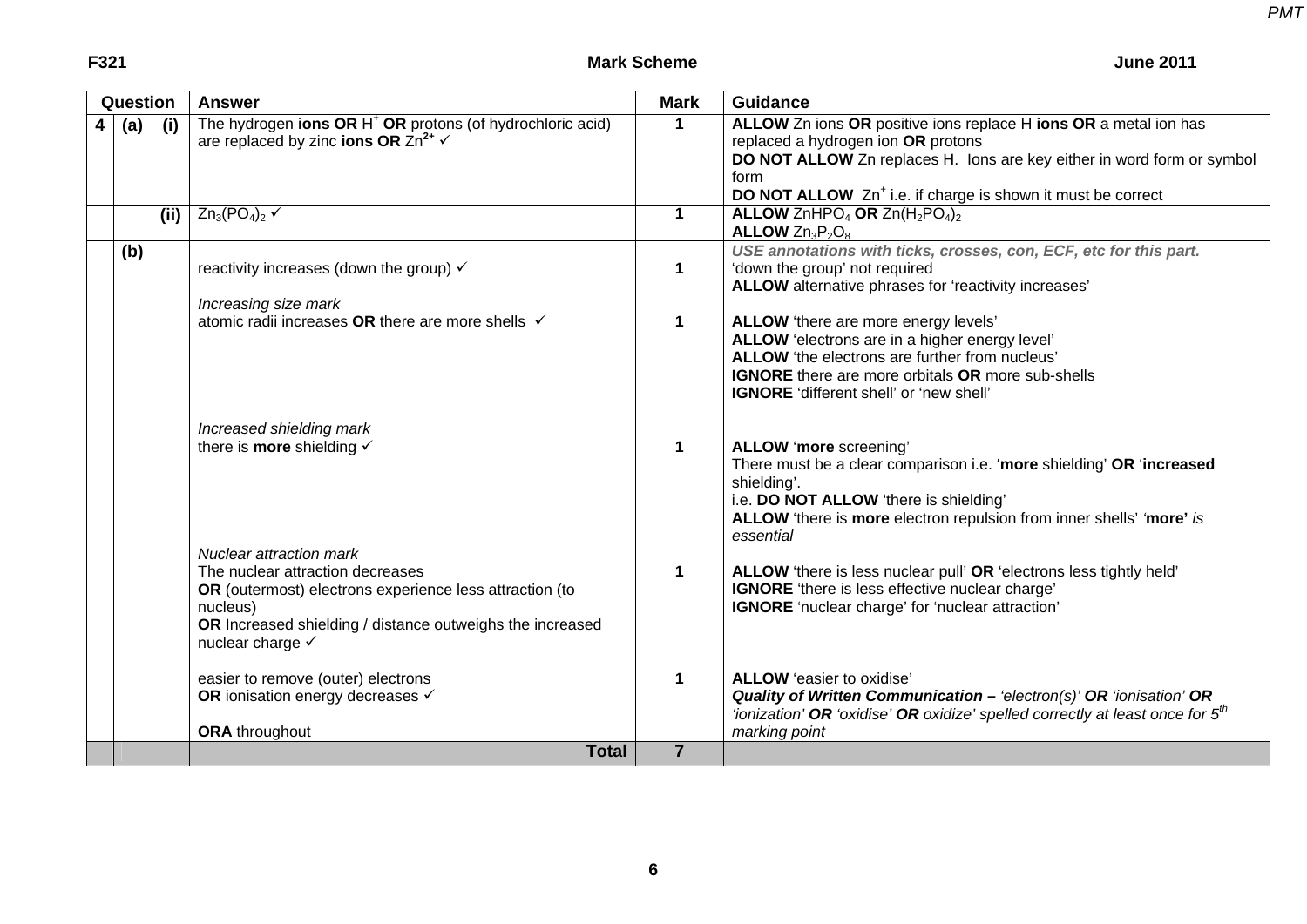| <b>June 2011</b> |  |  |
|------------------|--|--|
|------------------|--|--|

|                | Question |     | <b>Answer</b>                                                                                                                                                                                                                               | <b>Mark</b>           | <b>Guidance</b>                                                                                                                                                                                                                                                                                                                          |
|----------------|----------|-----|---------------------------------------------------------------------------------------------------------------------------------------------------------------------------------------------------------------------------------------------|-----------------------|------------------------------------------------------------------------------------------------------------------------------------------------------------------------------------------------------------------------------------------------------------------------------------------------------------------------------------------|
| 5 <sup>1</sup> | (a)      |     | Metallic lattice has delocalised OR mobile electrons<br>OR metallic bonding has delocalised OR mobile electrons ✓<br>Ionic lattice has no mobile ions<br>OR ionic solid has no mobile ions √<br>molten ionic (compounds) have mobile ions √ | 1<br>1<br>$\mathbf 1$ | <b>IGNORE</b> 'free electrons' for 'mobile electrons'<br>DO NOT ALLOW references to incorrect bonding<br>ALLOW 'ions are fixed in place'<br><b>IGNORE</b> 'no mobile electrons' for solid ionic<br><b>IGNORE</b> 'no mobile charge carriers' for solid ionic<br><b>IGNORE</b> 'delocalised ions' OR 'free ions' for 'mobile ions'        |
|                |          |     |                                                                                                                                                                                                                                             |                       | DO NOT ALLOW any mention of electrons moving<br>IGNORE 'aqueous ionic compounds have mobile ions'                                                                                                                                                                                                                                        |
|                | (b)      | (i) | Two (or more) ammonia molecules with at least one $H\delta$ + and at<br>least one N $\delta$ - (can be on the same or different molecules) $\checkmark$                                                                                     | $\mathbf{1}$          | There must be 3H atoms bonded to one N atom<br>DO NOT ALLOW any H <sub>δ</sub> - OR N <sub>δ+</sub><br>ALLOW 2-D $NH3$ molecules<br><b>IGNORE</b> lone pair(s) for first marking point                                                                                                                                                   |
|                |          |     | H-bond between H in one ammonia and lone pair of N in another<br>ammonia molecule √<br>hydrogen bond<br>H<br>H<br>$\delta +$<br>$\delta$ -<br>$H - N$ :----- $H - N$ :<br>Н<br>Ĥ                                                            | 1                     | All H-bonds drawn must hit the lone pair<br>H-bond does not need to be labelled but must be different from covalent<br>bond<br>DO NOT ALLOW more than one lone pair on N for second marking point<br>ALLOW a pair of molecules with two 'correct' hydrogen bonds forming a<br>'dimer'                                                    |
|                |          | (i) | Ice has stronger hydrogen bonds √                                                                                                                                                                                                           | $\mathbf 1$           | ALLOW 'more' for 'stronger' OR Ice has twice as many hydrogen bonds as<br>ammonia<br>ALLOW ice has stronger intermolecular forces than ammonia OR bigger<br>permanent dipole than ammonia<br>DO NOT ALLOW comparisons between different types of force<br><b>DO NOT ALLOW</b> reference to van der Waals'<br>IGNORE 'more energy needed' |
|                |          |     | O has two lone pairs (AND N has one)<br><b>OR</b><br>O more electronegative (than N) $\checkmark$                                                                                                                                           | 1                     | ALLOW O has more lone pairs                                                                                                                                                                                                                                                                                                              |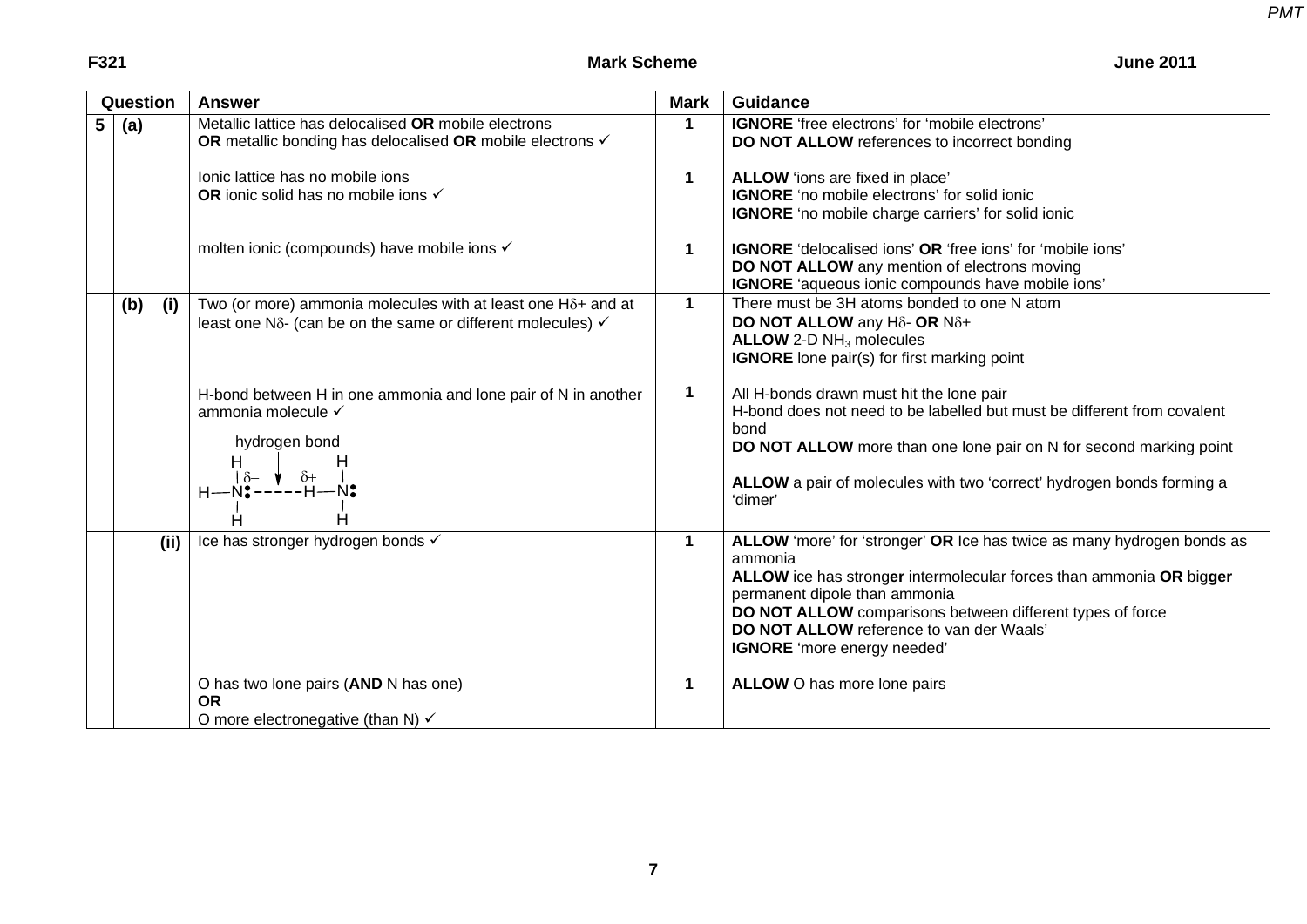### **F321** Mark Scheme

**June 2011** 

| Question |     | <b>Answer</b>                                                                                                                                                                                 | <b>Mark</b> | <b>Guidance</b>                                                                                                                                                                                                                                                                                                                                                                                                                                                                           |
|----------|-----|-----------------------------------------------------------------------------------------------------------------------------------------------------------------------------------------------|-------------|-------------------------------------------------------------------------------------------------------------------------------------------------------------------------------------------------------------------------------------------------------------------------------------------------------------------------------------------------------------------------------------------------------------------------------------------------------------------------------------------|
| 5        | (c) | SiO <sub>2</sub> is giant covalent (lattice) $\checkmark$                                                                                                                                     | 1           | USE annotations with ticks, crosses, con, ECF, etc for this part.<br><b>ALLOW</b> macromolecular OR giant atomic<br>ALLOW SiO <sub>2</sub> is a 'giant structure with covalent bonds'<br>ALLOW even if reference to 'covalent' only appears later in answer.<br>DO NOT ALLOW any reference to 'ionic' OR 'intermolecular' OR 'metallic'<br>Quality of Written Communication - Covalent OR macromolecular OR<br>atomic spelt correctly ONCE and used in context of the first marking point |
|          |     | SiCl <sub>4</sub> is <b>simple molecular</b> (lattice) $\checkmark$                                                                                                                           | 1           | <b>ALLOW</b> simple covalent<br>DO NOT ALLOW any reference to 'giant' OR 'ionic' OR 'metallic'<br>If neither of the 1st 2 marks have been awarded,<br><b>ALLOW</b> 1 mark for $SiO2$ is giant <b>AND</b> $SiCl4$ is simple OR molecular                                                                                                                                                                                                                                                   |
|          |     | van der Waals' forces in SiCl4√                                                                                                                                                               | 1           | <b>ALLOW</b> induced dipoles<br>DO NOT ALLOW permanent dipoles                                                                                                                                                                                                                                                                                                                                                                                                                            |
|          |     | <b>Covalent bonds</b> broken in $SiO2$ $\checkmark$                                                                                                                                           | 1           | ALLOW alternative words to broken e.g. overcome                                                                                                                                                                                                                                                                                                                                                                                                                                           |
|          |     | Forces OR bonds are stronger in $SiO2$ (than in $SiCl4$ )<br>OR more energy is needed to break forces OR bonds in SiO <sub>2</sub><br>(than in SiCl <sub>4</sub> ) $\checkmark$<br><b>ORA</b> | 1           | <b>ALLOW</b> incorrect forces in $SiCl4$ OR $SiO2$ for this mark                                                                                                                                                                                                                                                                                                                                                                                                                          |
|          |     | <b>Total</b>                                                                                                                                                                                  | 12          |                                                                                                                                                                                                                                                                                                                                                                                                                                                                                           |